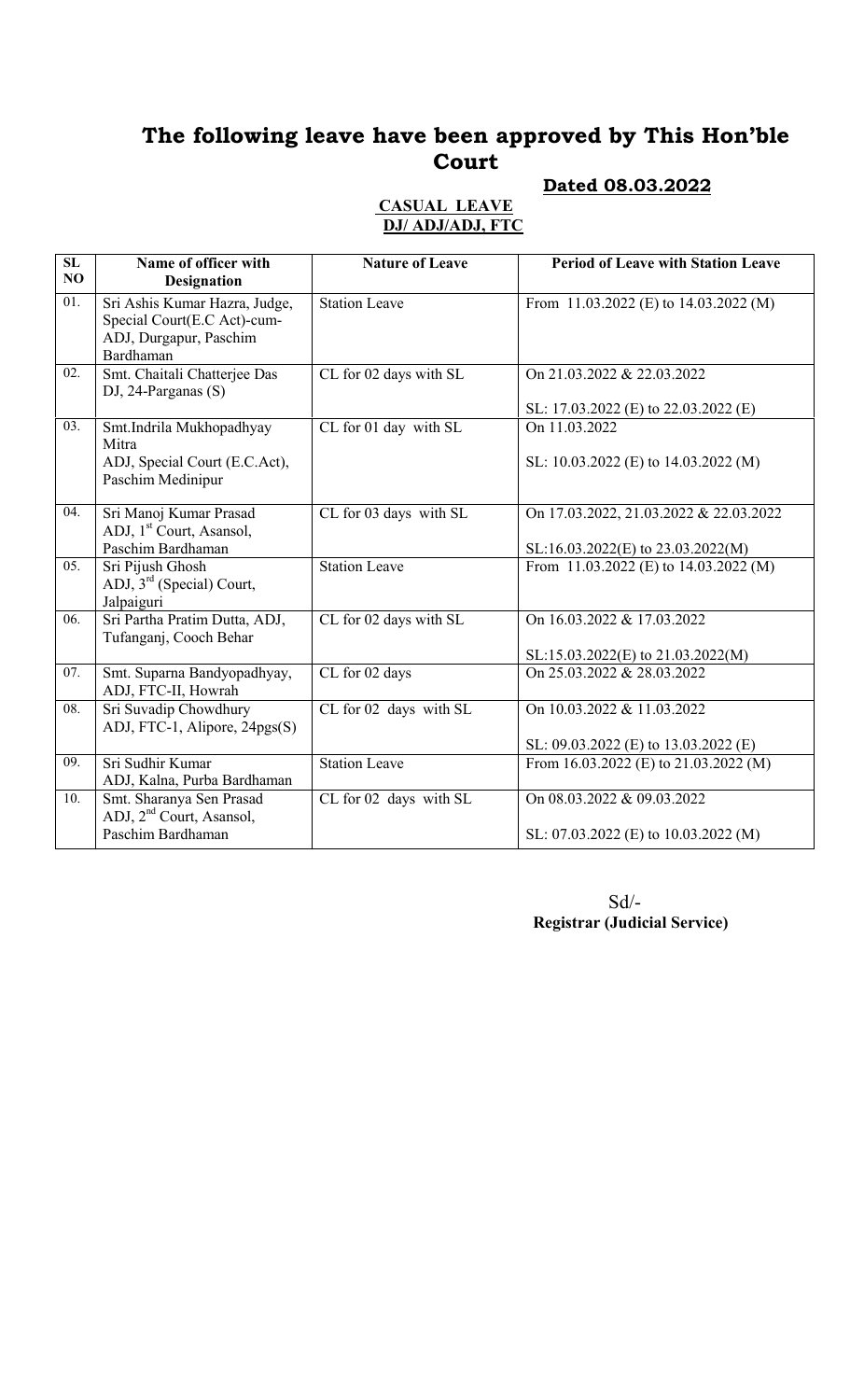### Dated 08.03.2022

#### CASUAL LEAVE DJ/ ADJ/ADJ, FTC

| SL<br>N <sub>O</sub> | <b>Name of officer with Designation</b>                                                     | <b>Nature of Leave</b> | <b>Period of Leave with Station Leave</b> |
|----------------------|---------------------------------------------------------------------------------------------|------------------------|-------------------------------------------|
| 01.                  | Sri Arup Kumar Das, ADJ, FTC-4,<br>Barrackpore, 24pgs(N)                                    | CL for 01 day          | On 23.02.2022                             |
| 02.                  | Sri Pradip Kumar Gangopadhyay<br>ADJ, 13 <sup>th</sup> Court, Alipore, South 24<br>Parganas | CL for 02 days         | On 04.03.2022 & 05.03.2022                |
| 03.                  | Ms. Sujasha Mukherji<br>Judge, Bench-III, City Civil Court,<br>Calcutta                     | CL for 01 day          | On 04.03.2022                             |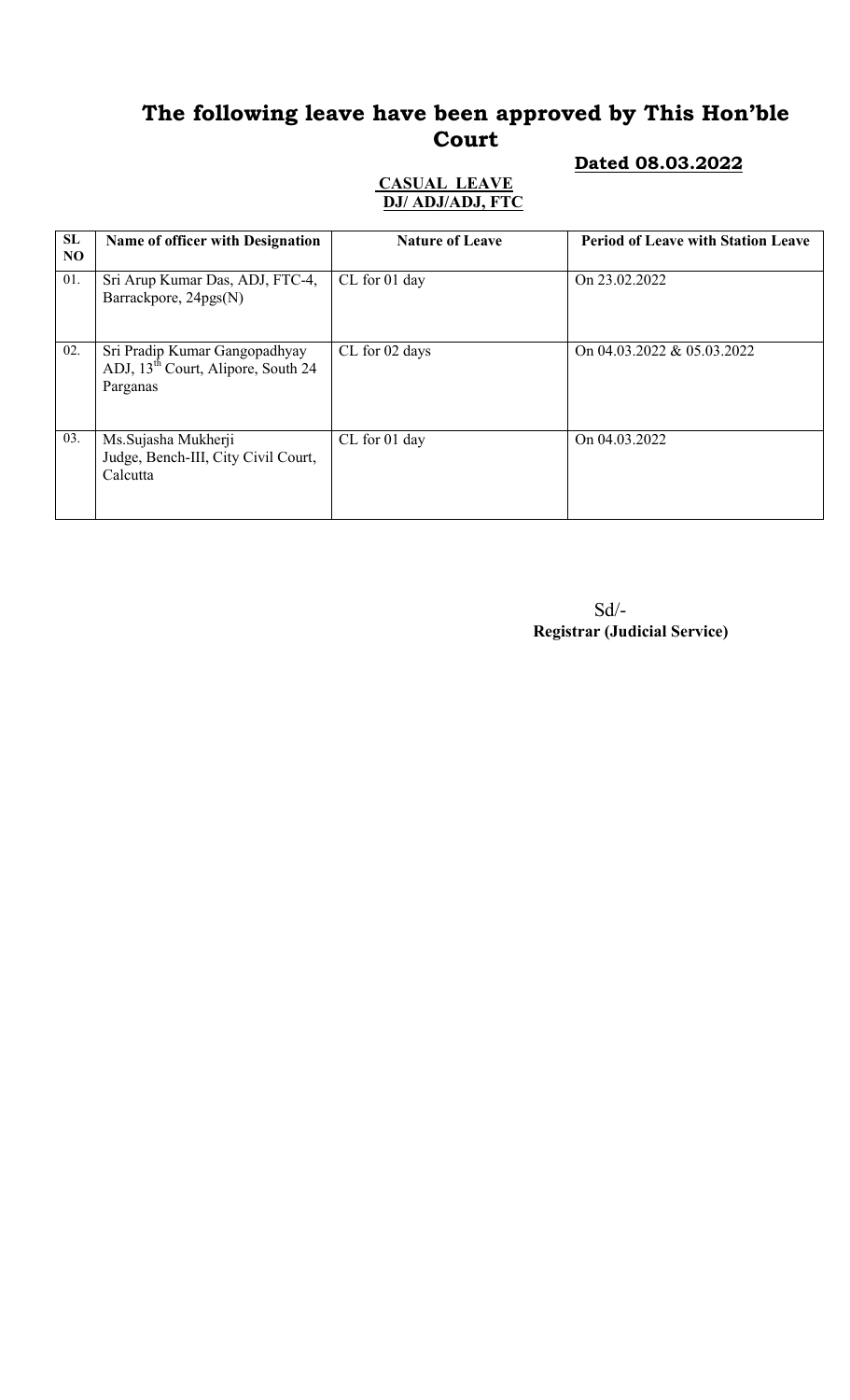#### Dated 09.03.2022

#### CASUAL LEAVE DJ/ ADJ/ADJ, FTC

| $\overline{\text{SL}}$<br>NO | Name of officer with<br><b>Designation</b>                                | <b>Nature of Leave</b> | <b>Period of Leave with Station Leave</b>                             |
|------------------------------|---------------------------------------------------------------------------|------------------------|-----------------------------------------------------------------------|
| $\overline{01}$ .            | Sri Arun Rai<br>ADJ, 2 <sup>nd</sup> Court Howrah                         | CL for 01 day with SL  | On 21.03.2022<br>SL: 17.03.2022 (E) to 21.03.2022 (E)                 |
| 02.                          | Sri Asish Gupta<br>ADJ, FTC-I, Sealdah, 24 Pgs(S)                         | CL for 01 day          | On 09.03.2022                                                         |
| 03.                          | Sri Abir Chatterjee<br>ADJ, FTC-4, Alipore, South 24<br>Parganas          | CL for 02 days         | On 17.03.2022 & 21.03.2022                                            |
| 04.                          | Sri Biswarup Bandyopadhyay<br>DJ, Jalpaiguri                              | <b>Station Leave</b>   | From 17.03.2022 (E) to 21.03.2022 (M)                                 |
| 05.                          | Sri Duri Venkat Srinivas, ADJ,<br>4 <sup>th</sup> Court, Howrah           | CL for 02 days with SL | On 24.03 2022 & 25.03.2022<br>SL: 23.03.2022 (E) to 28.03.2022 (M)    |
| 06.                          | Sri Indiwar Tripathi<br>ADJ, 2 <sup>nd</sup> Court, Jalpaiguri            | <b>Station Leave</b>   | From 17.03.2022 (E) to 21.03.2022 (M)                                 |
| 07.                          | Sri Madan Mohan Mishra, ADJ,<br>FTC-I, Jangipur, Murshidabad              | CL for 03 days with SL | From 23.03 2022 to 25.03.2022<br>SL: 22.03.2022 (E) to 28.03.2022 (M) |
| 08.                          | Sri Rajesh Kumar Singh<br>ADJ, 2 <sup>nd</sup> Court, Uluberia,<br>Howrah | CL for 01 day          | On 09.03.2022                                                         |
| 09.                          | Sri Subhajit Basu<br>ADJ, FTC, Durgapur, Paschim<br>Bardhaman             | <b>Station Leave</b>   | From 11.03.2022 (E) to 14.03.2022 (M)                                 |
| 10.                          | Sri Subrata Chatterjee<br>ADJ, FTC-I, Purba Bardhaman                     | CL for 01 day          | On 11.03.2022<br>SL: 10.03.2022 (E) to 13.03.2022 (M)                 |
|                              |                                                                           | <b>Station Leave</b>   | From 17.03.2022 (E) to $21.03.2022$ (M)                               |
| 11.                          | Sri Saugata Roy Chowdhury<br>ADJ, 3 <sup>rd</sup> Court, Howrah           | CL for 03 days with SL | From 14.03.2022 to 16.03.2022<br>SL:13.03.2022(M) to 16.03.2022(E)    |

Sd/- Registrar (Judicial Service)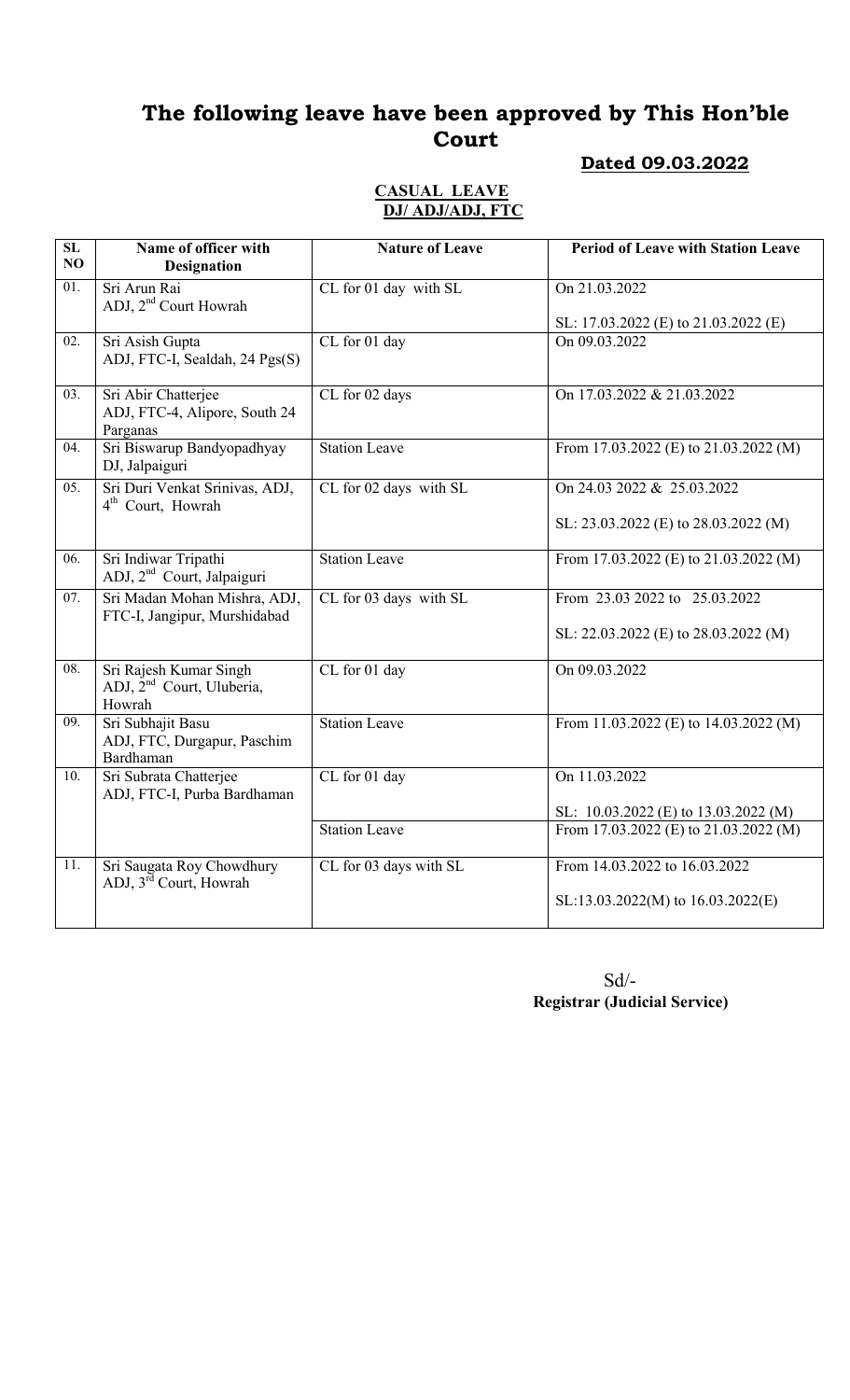#### Dated 10.03.2022

#### CASUAL LEAVE DJ/ ADJ/ADJ, FTC

| SL<br>N <sub>O</sub> | Name of officer with Designation                                                         | <b>Nature of Leave</b> | <b>Period of Leave with Station Leave</b> |
|----------------------|------------------------------------------------------------------------------------------|------------------------|-------------------------------------------|
| 01.                  | Smt. Chandrani Mukherjee<br>(Banerjee)<br>Judge, Bench-IV, City Civil Court,<br>Calcutta | CL for 01 day          | On 07.03.2022                             |
| 02.                  | Smt. Manjusri Mondal, ADJ, Amta,<br>Howrah                                               | CL for 01 day          | On 05.03.2022                             |
| 03.                  | Smt. Sarojani Ghising<br>ADJ, FTC-7, Alipore, 24pgs(S)                                   | CL for 01 day          | On 07.03.2022                             |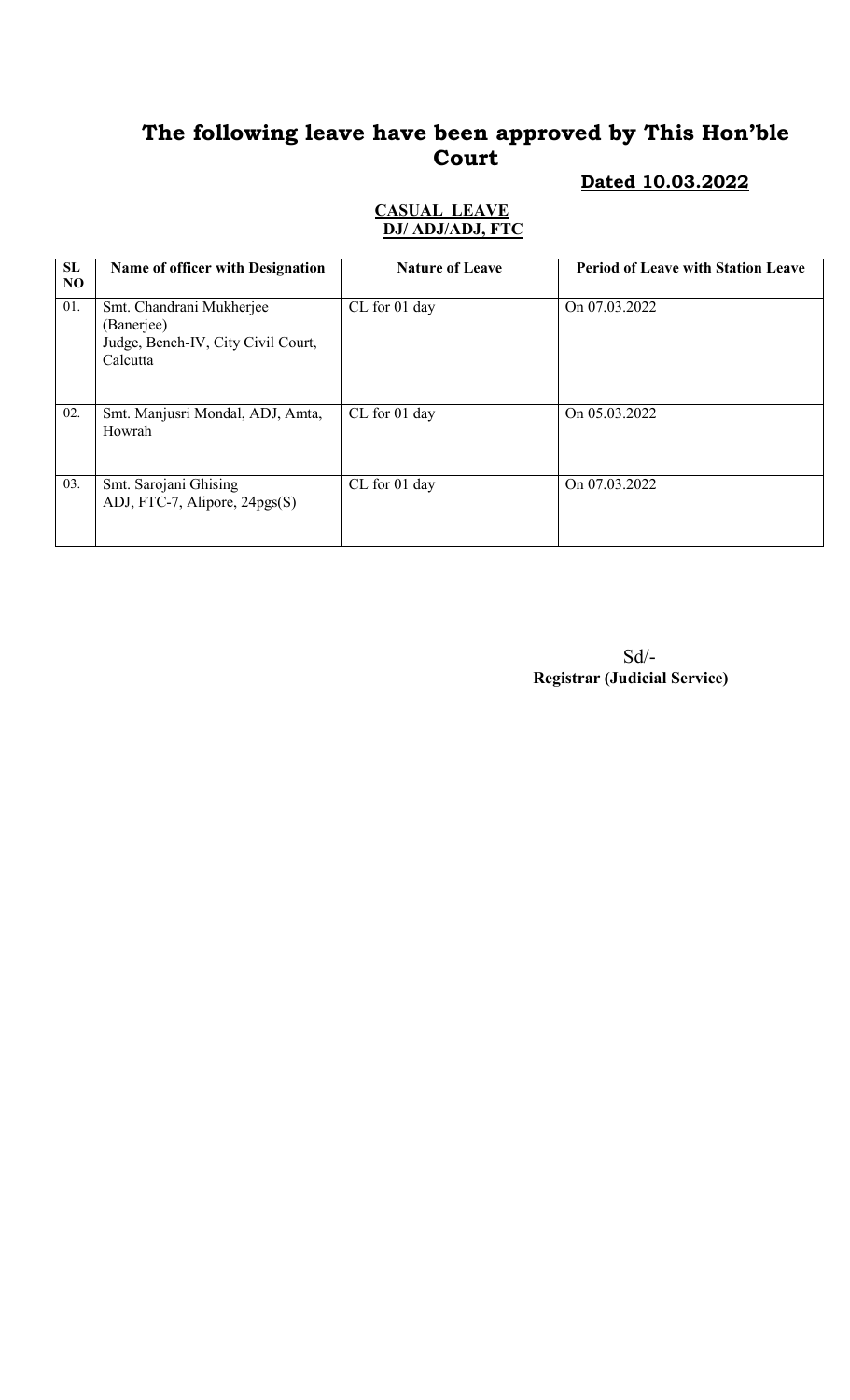### Dated 10.03.2022

#### CASUAL LEAVE DJ/ ADJ/ADJ, FTC

| SL<br>NO | Name of officer with<br><b>Designation</b>                                         | <b>Nature of Leave</b>  | <b>Period of Leave with Station Leave</b>                                       |
|----------|------------------------------------------------------------------------------------|-------------------------|---------------------------------------------------------------------------------|
| 01.      | Sri Bhawani Shanker Sharma<br>ADJ, 3 <sup>rd</sup> Court, Barasat, 24 Pgs          | CL for 01 day with SL   | On 13.04.2022                                                                   |
| 02.      | (N)<br>Sri Bhaskar Bhattacharjee, ADJ,<br>1 <sup>st</sup> Court, Uluberia, Howrah  | <b>Station Leave</b>    | SL: $12.04.2022(E)$ to $18.04.2022(M)$<br>From 17.03.2022 (E) to 22.03.2022 (M) |
| 03.      | Dr. Moumita Bhattacharya<br>ADJ, 2 <sup>nd</sup> Court, Contai, Purba<br>Medinipur | CL for 01 day with SL   | On 17.03.2022<br>SL: 16.03.2022(E) to 21.03.2022(M)                             |
|          |                                                                                    | CL for 02 days with SL  | On 24.03.2022 & 25.03.2022<br>SL: 23.03.2022 (E) to 28.03.2022 (M)              |
| 04.      | Sri Prasad Kumar Roy<br>ADJ, Kalimpong                                             | <b>Station Leave</b>    | From 25.03.2022 (E) to 28.03.2022 (M)                                           |
| 05.      | Smt. Sutapa Saha, ADJ,<br>Ranaghat, Nadia                                          | <b>Station Leave</b>    | From 11.03.2022 (E) to $14.03.2022$ (M)                                         |
| 06.      | Smt. Smita Gaurisaria, ADJ, 1st<br>Court, Tamluk, Purba Medinipur                  | <b>Station Leave</b>    | From 12.03.2022 (E) to 14.03.2022 (M)                                           |
| 07.      | Sri Santosh Kumar Pathak<br>ADJ, FTC-III, Berhampore,<br>Murshidabad               | $CL$ for 01 day with SL | On 11.03.2022<br>SL: $10.03.2022$ (E) to $14.03.2022$ (M)                       |
| 08.      | Sri Sourav Bhattacharyya<br>Judge, Commercial Court,<br>Asansol, Paschim Bardhaman | <b>Station Leave</b>    | From 17.03.2022 (E) to 21.03.2022 (M)                                           |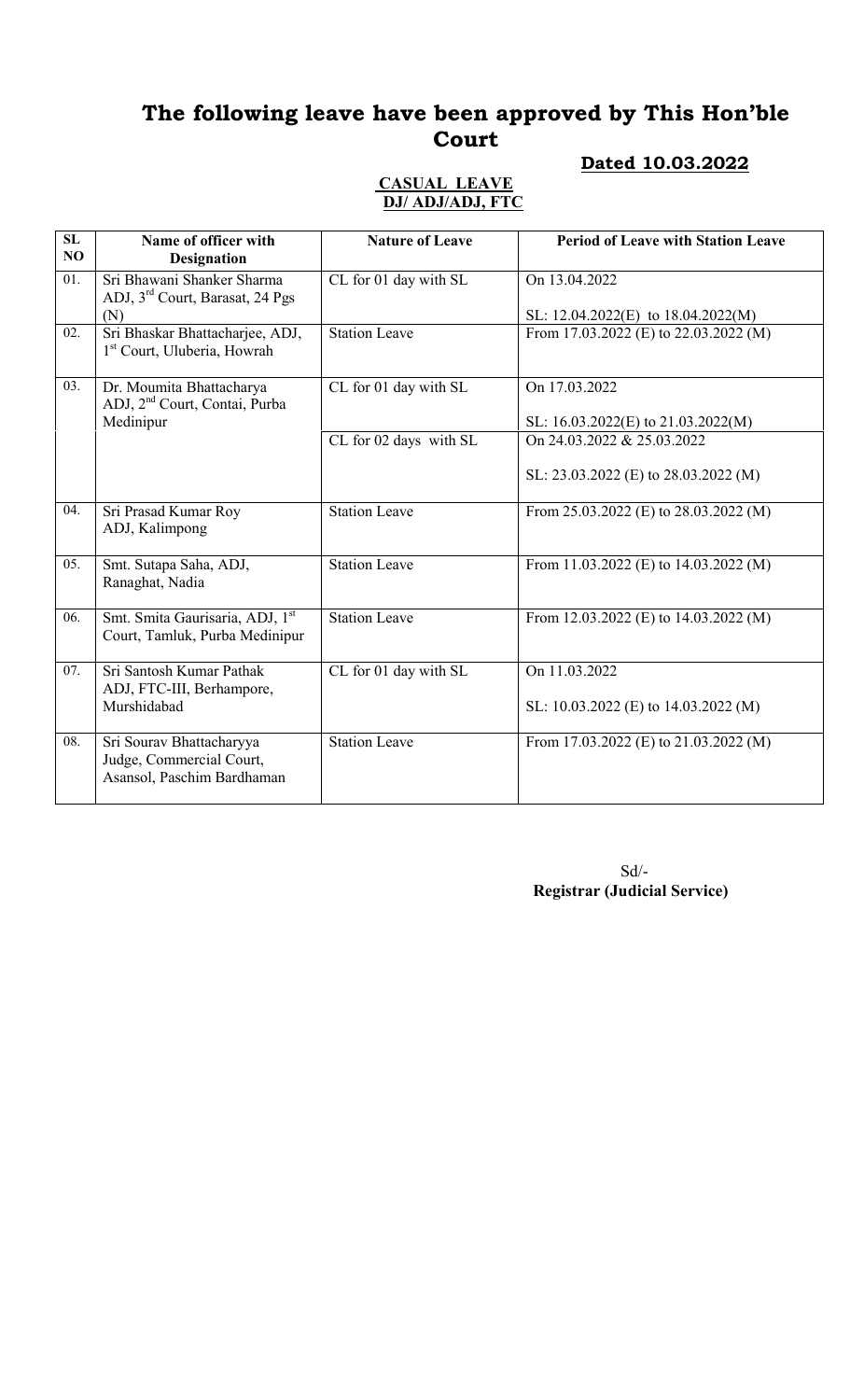#### Dated 11.03.2022

#### CASUAL LEAVE DJ/ ADJ/ADJ, FTC

| $\overline{\text{SL}}$<br>NO | Name of officer with Designation                                             | <b>Nature of Leave</b> | <b>Period of Leave with Station Leave</b>                           |
|------------------------------|------------------------------------------------------------------------------|------------------------|---------------------------------------------------------------------|
| 01.                          | Sri Ambarish Ghosh<br>ADJ, Re-Designated Court, Paschim<br>Medinipur         | <b>Station Leave</b>   | From 11.03.2022 (E) to 14.03.2022 (M)                               |
| 02.                          | Sri Arghadeb Khan<br>ADJ, 17 <sup>th</sup> Court, Alipore, 24 Pgs (S)        | CL for 01 day          | On 17.03.2022                                                       |
| 03.                          | Sri Ajay Kumar Gupta<br>Judge, Bench XIII,<br>City Civil Court, Calcutta     | CL for 01 day          | On 11.03.2022                                                       |
| 04.                          | Sri Ashutosh Kumar Singh, ADJ,<br>Diamond Harbour, South 24 Parganas         | <b>Station Leave</b>   | From 11.03.2022 (E) to $14.03.2022$ (M)                             |
| 05.                          | Sri Basant Sharma<br>ADJ, FTC-1, Raiganj, Uttar Dinajpur                     | CL for 01 day with SL  | On 21.03.2022<br>SL: 17.03.2022(E) to 22.03.2022(M)                 |
| 06.                          | Sri Deb Kumar Goswami<br>ADJ, FTC-II, Barrackpore, 24pgs(N)                  | <b>Station Leave</b>   | From 11.03.2022 (E) to 14.03.2022 (M)                               |
| 07.                          | Sri Gopal Kumar Dalmia, ADJ, 1 <sup>st</sup> Court,<br>Siliguri, Darjeeling  | Station Leave          | From 17.03.2022 (E) to 21.03.2022 (M)                               |
| 08.                          | Sri Hemanta Sinha<br>ADJ, Dinhata, Cooch Behar                               | CL for 03 days with SL | From 21.03.2022 to 23.03.2022<br>SL: 17.03.2022(E) to 24.03.2022(M) |
| 09.                          | Sri Nirvan Khesong<br>ADJ, Mathabhanga, Coochbehar                           | CL for 01 day with SL  | On 21.03.2022<br>SL: 17.03.2022(E) to 22.03.2022(M)                 |
| 10.                          | Sri Pinaki Mitra<br>ADJ, FTC-2, Malda                                        | CL for 01 day with SL  | On 21.03.2022<br>SL: 17.03.2022(E)to 22.03.2022(M)                  |
| 11.                          | Sri Prasenjit Biswas<br>Chief Judge, City Civil Court, Calcutta              | CL for 02 days with SL | On 14.03.2022 & 15.03.2022<br>SL:13.03.2022(M) to 15.03.2022(E)     |
| 12.                          | Smt. Prajna Gargi (Bhattacharya) Hussain<br>ADJ, FTC, Suri, Birbhum          | <b>Station Leave</b>   | From 11.03.2022 (M) to 13.03.2022 (E)                               |
| 13.                          | Smt. Rupanjana Chakrabarti<br>ADJ, 7 <sup>th</sup> Court, Paschim Meddinipur | <b>Station Leave</b>   | From 11.03.2022 (E) to 14.03.2022 (M)                               |
| 14.                          | Sri Raja Ray<br>ADJ, 2 <sup>nd</sup> Court, Darjeeling                       | <b>Station Leave</b>   | From 17.03.2022 (E) to 21.03.2022 (M)                               |
| 15.                          | Sri Sanjoy Kumar Das<br>ADJ, 3 <sup>rd</sup> Court, Cooch Behar              | CL for 01 day with SL  | On 21.03.2022<br>SL: 17.03.2022(E) to 22.03.2022(M)                 |
| 16.                          | Smt. Suparna Ray<br>ADJ, 3 <sup>rd</sup> Court, Tamluk, Purba Medinipur      | <b>Station Leave</b>   | From 17.03.2022 (E) to $21.03.2022$ (M)                             |
| 17.                          | Sri Santanu Mukhopadhyay ADJ, 1st<br>Court, Bongaon, North 24 Parganas       | CL for 01 day with SL  | On 17.03.2022<br>SL: 16.03.2022(E) to 21.03.2022(M)                 |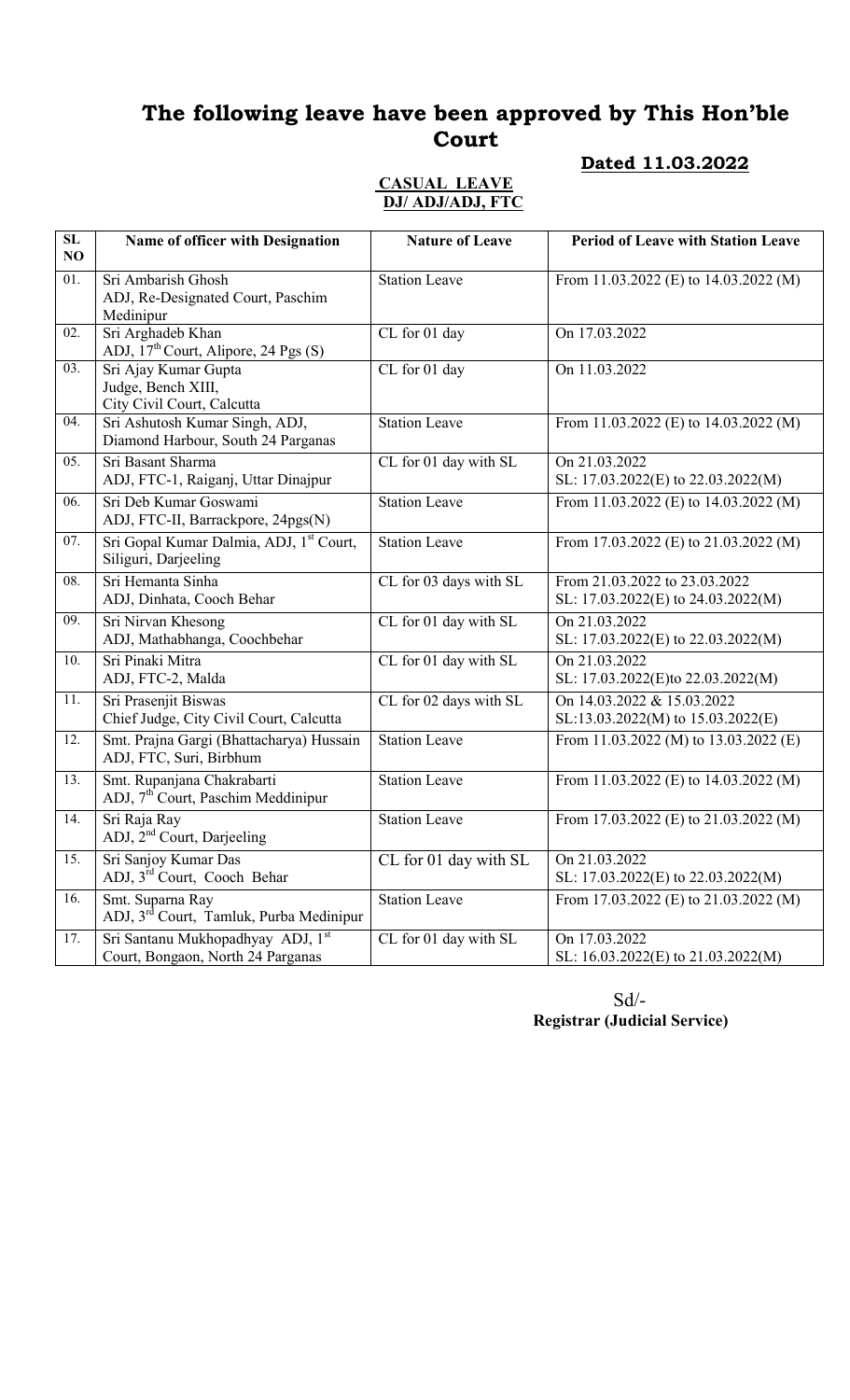#### Dated: 08.03.2022

#### DJ/ADJ

| SL<br>N <sub>O</sub> | Name of officer with<br><b>Designation</b>                                                  | <b>Nature of Leave</b>   | <b>Period of Leave with Station Leave</b> |
|----------------------|---------------------------------------------------------------------------------------------|--------------------------|-------------------------------------------|
| 01.                  | Sri Chiranjib Bhattacharya<br>ADJ, 15 <sup>th</sup> Court, Alipore, South<br>24 Paraganas   | Earned Leave for 04 days | From 14.03.2022 to 17.03.2022             |
| 02.                  | Smt. Papiya Das<br>ADJ, Alipurduar                                                          | Earned Leave for 03 days | From 11.04.2022 to 13.04.2022             |
| 03.                  | Sri Partha Pratim Chakravorty,<br>ADJ, 3 <sup>rd</sup> Court, Alipore, South 24<br>Parganas | Earned Leave for 05 days | From 24.03.2022 to 28.03.2022             |

#### CJM/ACJM

| SL<br><b>NO</b> | Name of officer with<br><b>Designation</b>            | <b>Nature of Leave</b>   | <b>Period of Leave with Station Leave</b> |
|-----------------|-------------------------------------------------------|--------------------------|-------------------------------------------|
| 04.             | Sri Subhra Som Ghosal<br>CJM, $24$ Pgs(S)             | Earned Leave for 02 days | From 16.03.2022 to 17.03.2022             |
| 05.             | Sri Arnab Datta, ACJM,<br>Kakdwip, South 24- Parganas | Earned Leave for 06 days | From 28.03.2022 to 02.04.2022             |

 $\mbox{Sd}/\mbox{-}$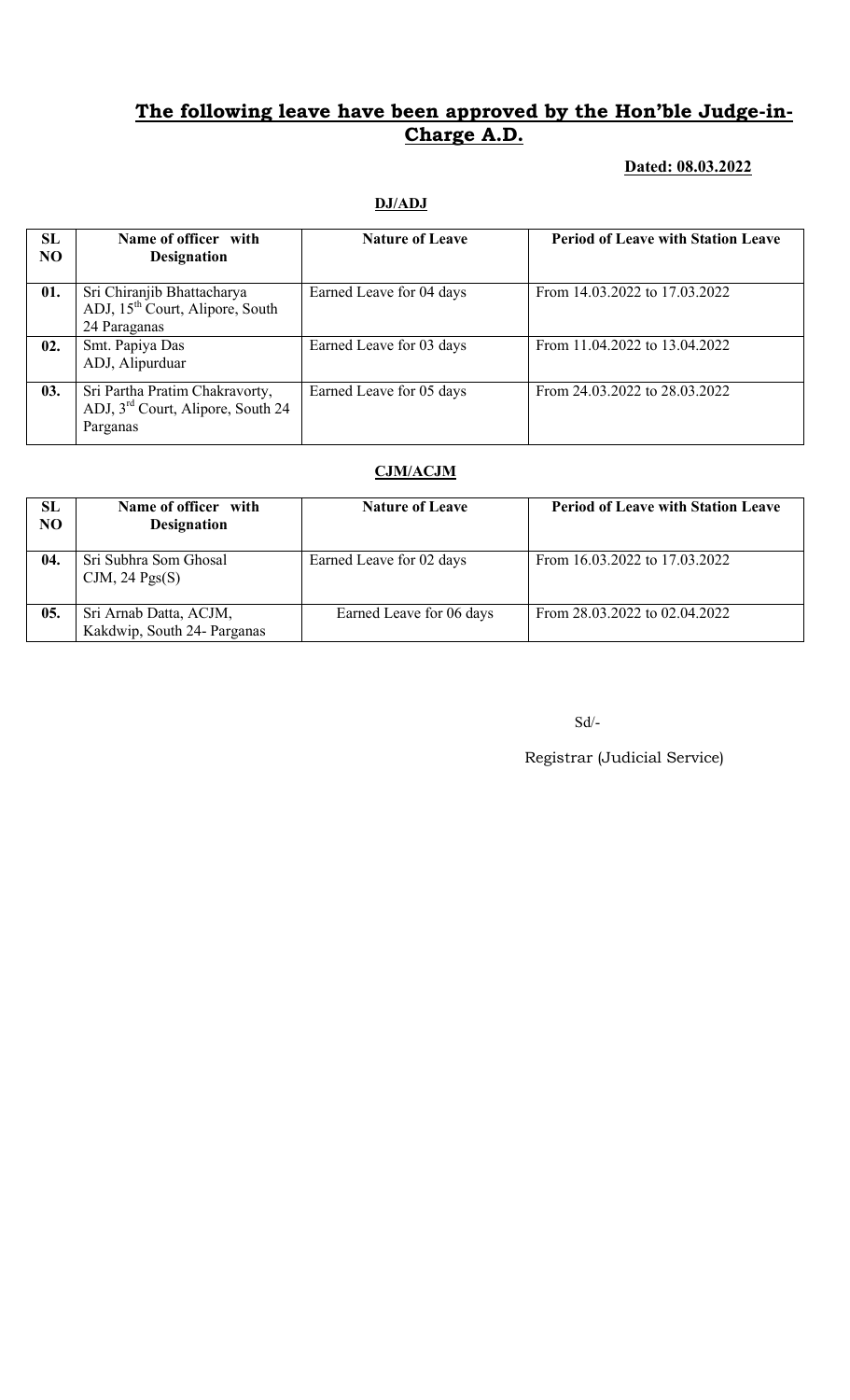#### Dated: 09.03.2022

#### DJ/ADJ

| SL<br>NO | Name of officer with<br><b>Designation</b>                               | <b>Nature of Leave</b>   | <b>Period of Leave with Station Leave</b> |
|----------|--------------------------------------------------------------------------|--------------------------|-------------------------------------------|
| 01.      | Sri Mintu Mallick, ADJ,<br>Gangarampur at Buniadpur,<br>Dakshin Dinajpur | Earned Leave for 04 days | From 14.03.2022 to 17.03.2022             |

#### ADJ, FTC/ CJ(SD)

| SL<br>N <sub>O</sub> | Name of officer with<br><b>Designation</b>                     | <b>Nature of Leave</b>                        | <b>Period of Leave with Station Leave</b> |
|----------------------|----------------------------------------------------------------|-----------------------------------------------|-------------------------------------------|
| 02                   | Sri Madan Mohan Mishra<br>ADJ, FTC-1, Jangipur,<br>Murshidabad | Cancellation of Earned Leave<br>for $05$ days | From 21.03.2022 to 25.03.2022             |

#### CJM/ACJM

| SL<br><b>NO</b> | Name of officer with<br><b>Designation</b>                      | <b>Nature of Leave</b>       | <b>Period of Leave with Station Leave</b> |
|-----------------|-----------------------------------------------------------------|------------------------------|-------------------------------------------|
| 03.             | Shri Sandip Kumar Kundu,<br>CJM, Barasat, North 24<br>Parganas  | Earned Leave for 10 days     | From 21.03.2022 to 30.03.2022             |
| 04.             | Md. Rafique Alam,<br>CJM, North & Middle Andaman,<br>Mayabunder | Quarantine Leave for 16 days | From 08.01.2022 to 23.01.2022             |

#### JM

| SL<br>N <sub>O</sub> | Name of officer with<br><b>Designation</b>                                                             | <b>Nature of Leave</b>     | <b>Period of Leave with Station Leave</b>   |
|----------------------|--------------------------------------------------------------------------------------------------------|----------------------------|---------------------------------------------|
| 05.                  | Smt. Dalia Bhattacharya<br>JM, 2 <sup>nd</sup> Court, Alipore, South 24<br>Paraganas.                  | Commuted Leave for 06 days | From 28.02.2022 to 05.03.2022               |
| 06.                  | Sri Nilanjan Maulik,<br>Judicial Magistrate, 1 <sup>st</sup> Court,<br>Barrackpore, North 24 Parganas. | Earned Leave for 05 days   | From 21.03.2022 to 25.03.2022               |
| 07.                  | Smt. Swati Maulik,<br>Judicial Magistrate, $4^{\text{th}}$ Court,<br>Barrackpore, North 24 Parganas    | Earned Leave for 05 days   | From 21.03.2022 to 25.03.2022<br>27.03.2022 |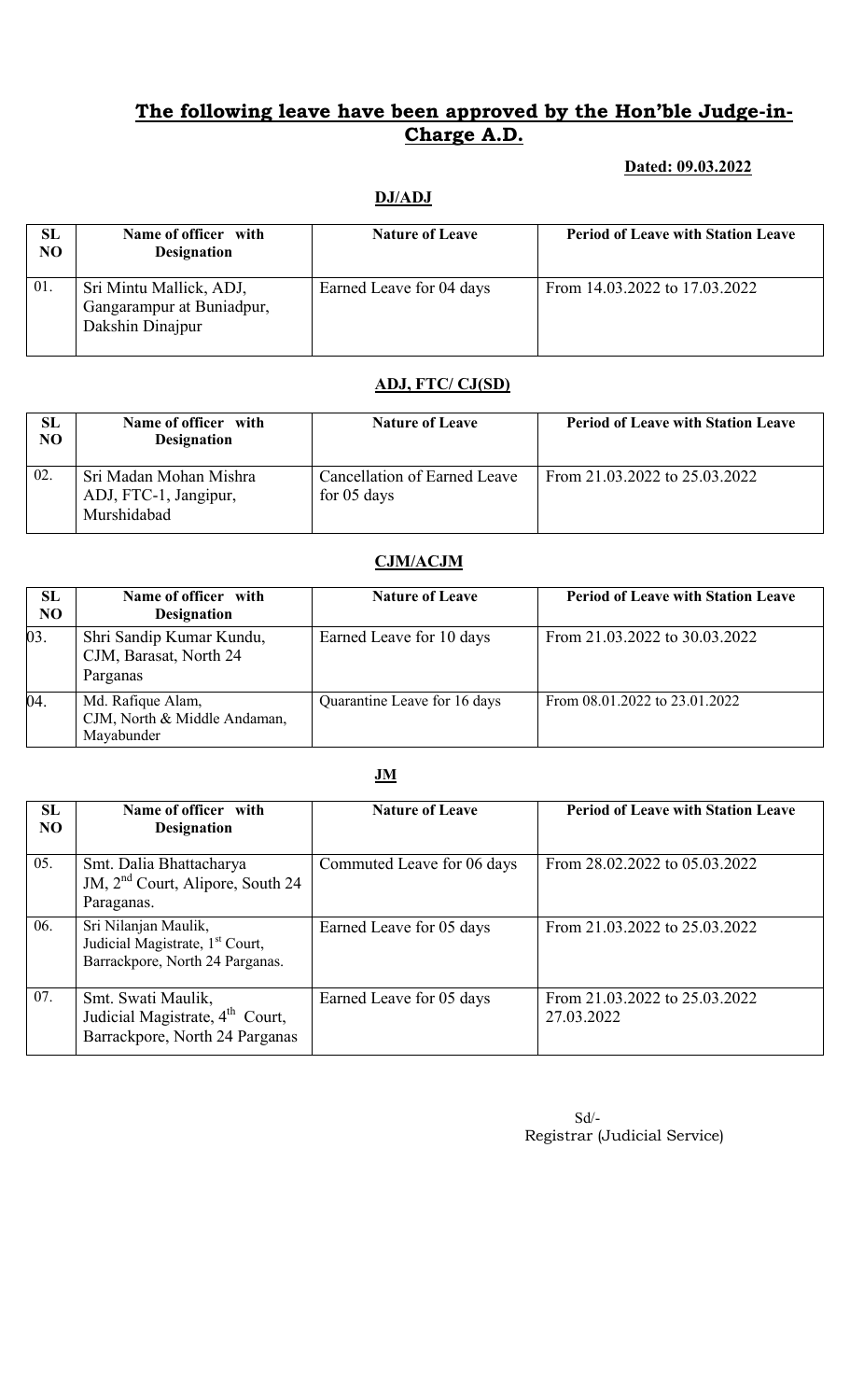#### Dated: 09.03.2022

#### ADJ, FTC/ CJ(SD)

| SL<br>N <sub>O</sub> | Name of officer with<br><b>Designation</b>                                   | <b>Nature of Leave</b>   | <b>Period of Leave with Station Leave</b> |
|----------------------|------------------------------------------------------------------------------|--------------------------|-------------------------------------------|
| 01.                  | Sri Sudip Bhattacharya<br>$CJ(SD)$ , $2nd$ Court, Berhampore,<br>Murshidabad | Earned Leave for 11 days | From 07.03.2022 to 17.03.2022             |

### CJM/ACJM

| SL<br>N <sub>O</sub> | Name of officer with<br><b>Designation</b> | <b>Nature of Leave</b>     | <b>Period of Leave with Station Leave</b> |
|----------------------|--------------------------------------------|----------------------------|-------------------------------------------|
| 02.                  | Sri Ratan Kumar Gupta, CJM,<br>Cooch Behar | Commuted Leave for 05 days | From $18.02.2022$ to $22.02.2022$         |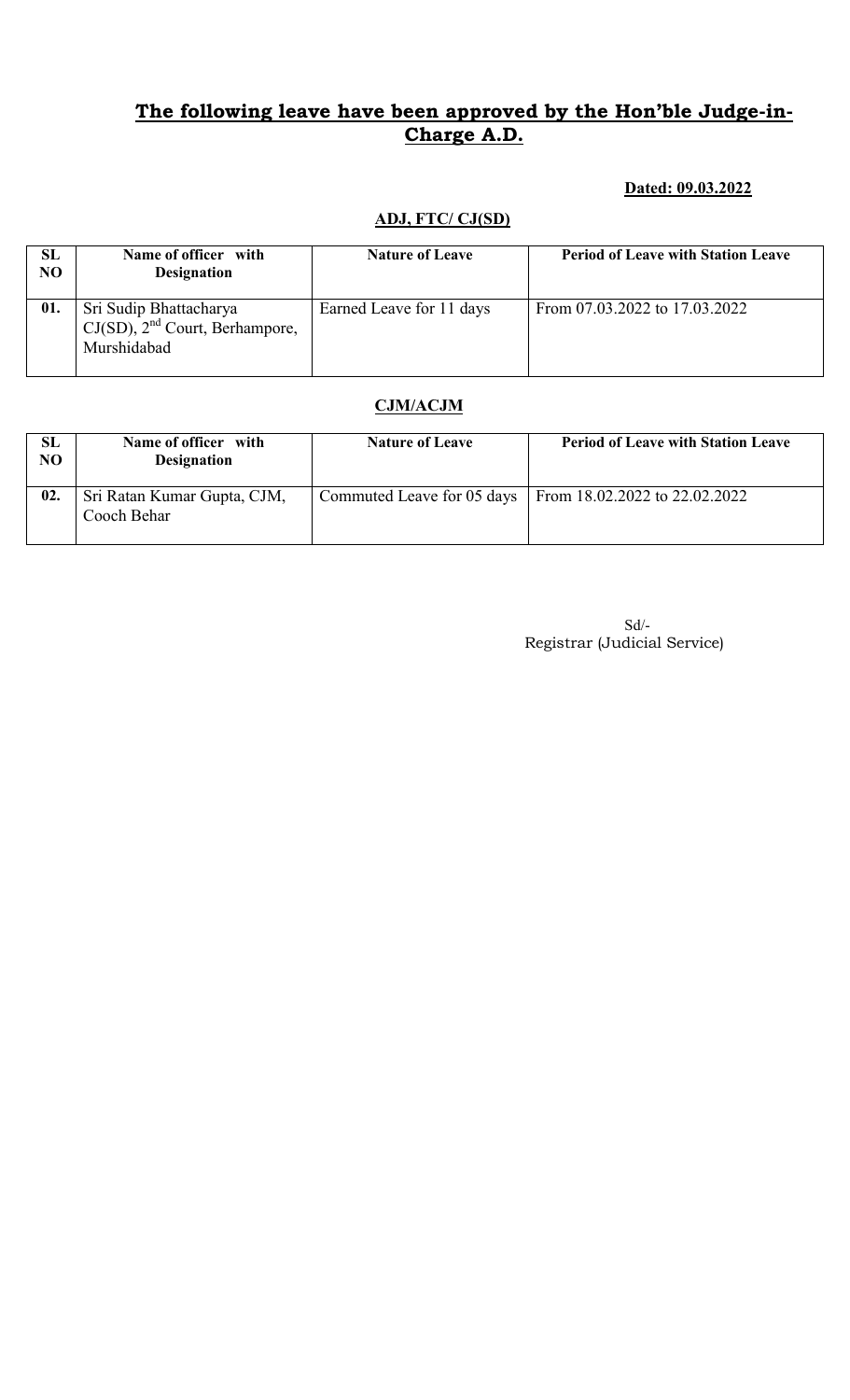#### Dated: 10.03.2022

#### ACJM

| SL<br><b>NO</b> | Name of officer with<br><b>Designation</b>        | <b>Nature of Leave</b>       | <b>Period of Leave with Station Leave</b> |
|-----------------|---------------------------------------------------|------------------------------|-------------------------------------------|
| 01.             | Smt. Srinita Das<br>ACJM, Dinhata, Cooch<br>Behar | Child Care Leave for 34 days | From 04.04.2022 to 07.05.2022             |
| 02.             | Sri Pabitra Sen<br>ACJM, Kalyani, Nadia           | Earned Leave for 07 days     | From 28.03.2022 to 03.04.2022             |

### $CJ(JD)$

| SL<br>NO | Name of officer with<br><b>Designation</b>                                          | <b>Nature of Leave</b>       | <b>Period of Leave with Station Leave</b> |
|----------|-------------------------------------------------------------------------------------|------------------------------|-------------------------------------------|
| 03.      | Smt. Sayantani Choudhury,<br>CJ(JD), Additional Court,<br>Sealdah                   | Child Care Leave for 33 days | From 18.04.2022 to 20.05.2022             |
| 04.      | Amrita Pramanick, CJ(JD), 2 <sup>nd</sup><br>Court, Durgapur, Paschim<br>Bardhaman. | Child Care Leave for 34 days | From 28.03.2022 to 30.04.2022             |

Sd/-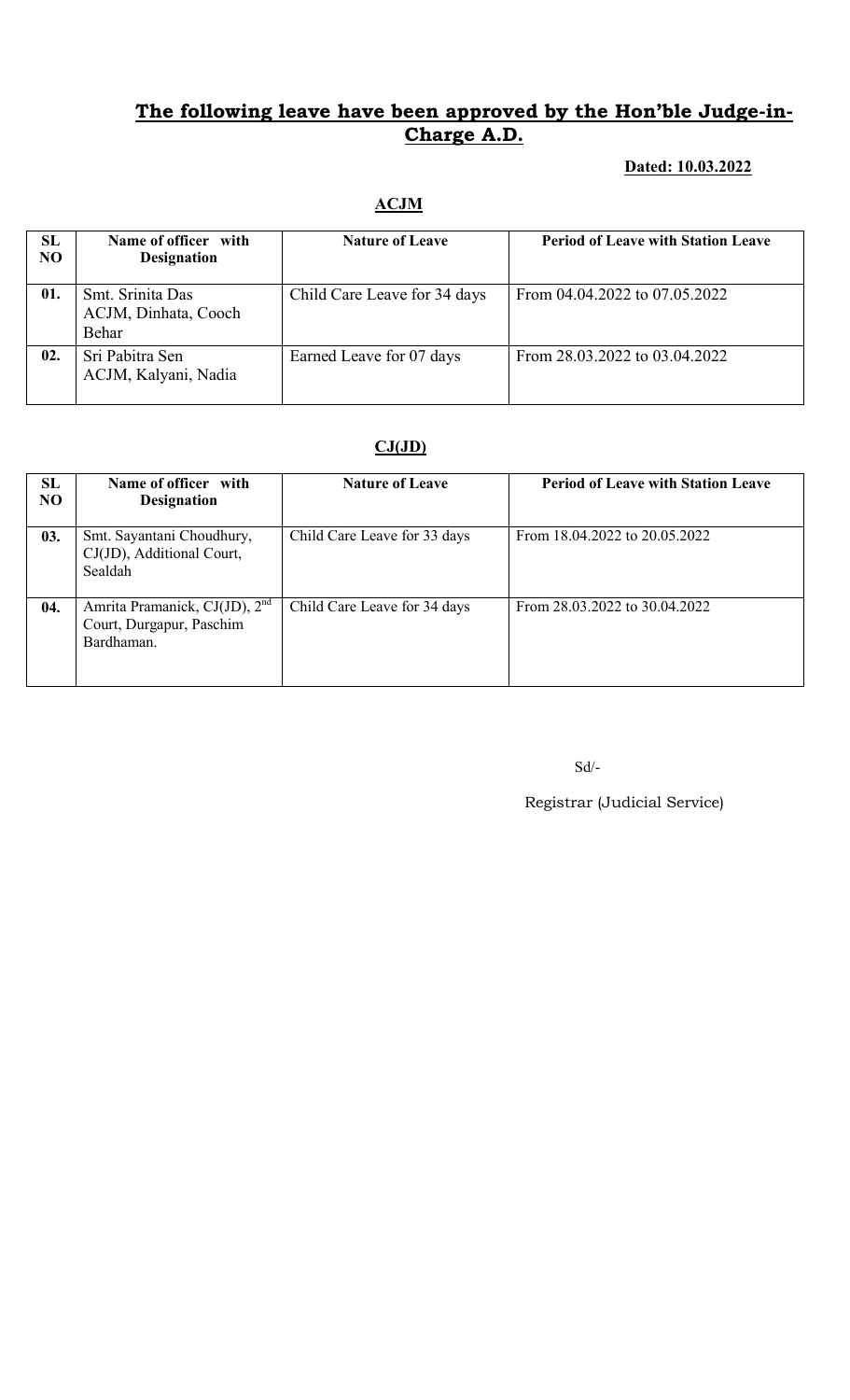### Dated: 10.03.2022

#### $CJ(JD)$

| SL<br>NO | Name of officer with<br><b>Designation</b>             | <b>Nature of Leave</b>   | <b>Period of Leave with Station Leave</b> |
|----------|--------------------------------------------------------|--------------------------|-------------------------------------------|
| 01.      | Smt. Kamalica Das<br>$CJ(JD)$ , $5^{th}$ Court, Howrah | Earned Leave for 17 days | From 17.02.2022 to 05.03.2022             |

Sd/-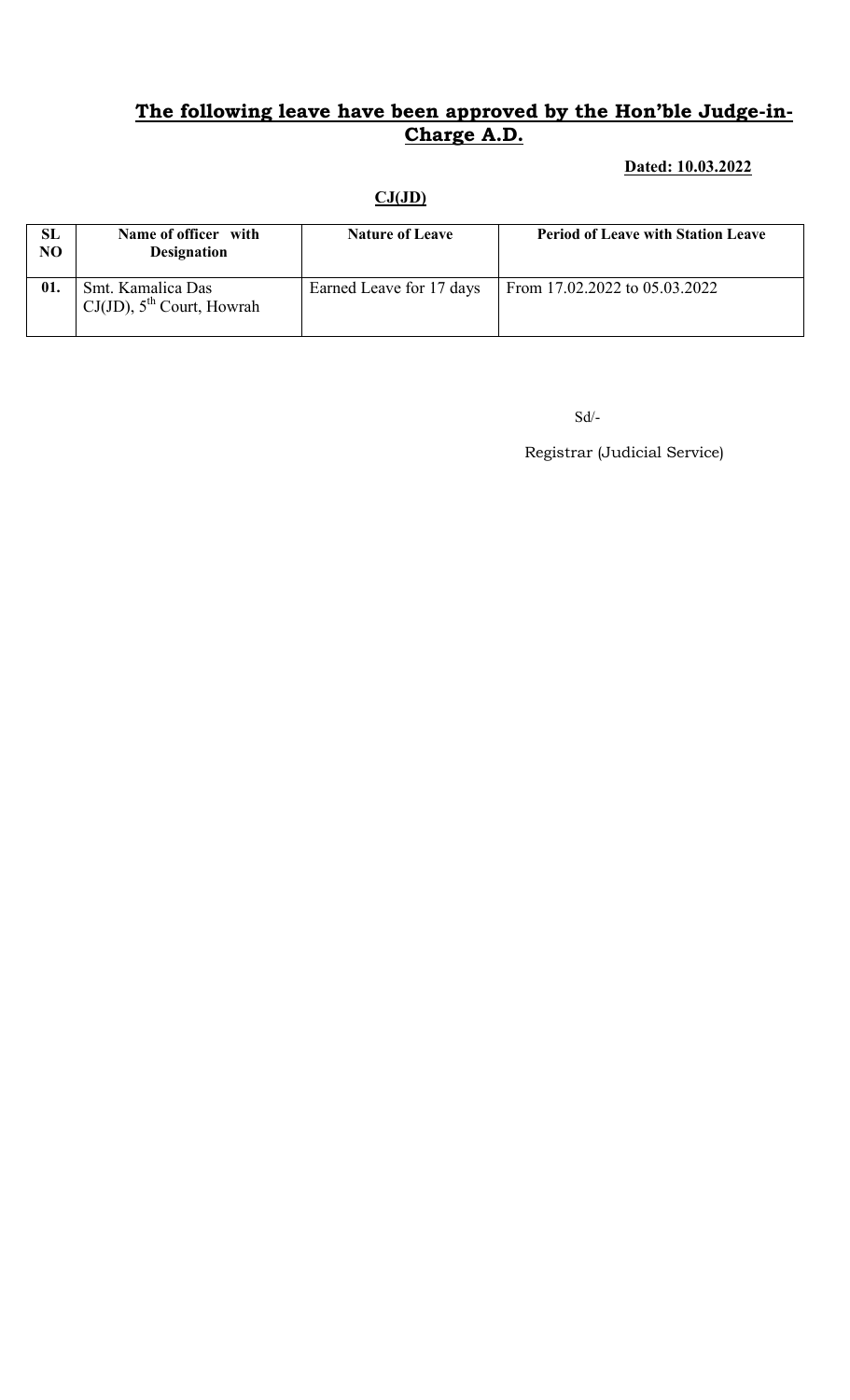#### Dated: 11.03.2022

## DJ/ADJ

| SL<br>N <sub>O</sub> | Name of officer with<br><b>Designation</b>                                    | <b>Nature of Leave</b>   | <b>Period of Leave with Station Leave</b> |
|----------------------|-------------------------------------------------------------------------------|--------------------------|-------------------------------------------|
| 01.                  | Sri Rajesh Kumar Singh<br>ADJ, 2 <sup>nd</sup> Court, Uluberia,<br>Howrah     | Earned leave for 03 days | From 11.04.2022 to 13.04.2022             |
| $\overline{02}$ .    | Sri Indranil Adhikari, DJ,<br>Murshidabad                                     | Earned Leave for 05 days | From 04.04.2022 to 08.04.2022             |
| 03.                  | Sri Jeetendra Gupta<br>ADJ, 2 <sup>nd</sup> Court, Siliguri,<br>Darjeeling    | Earned Leave for 04 days | From 14.03.2022 to 17.03.2022             |
| 04.                  | Sri Devkumar Sukul, ADJ,<br>1 <sup>st</sup> Court, Raiganj, Uttar<br>Dinajpur | Earned leave for 09 days | From 18.04.2022 to 26.04.2022             |

# ADJ,FTC/CJ(SD)

| <b>SL</b><br>N <sub>O</sub> | Name of officer with<br><b>Designation</b>            | <b>Nature of Leave</b>                   | <b>Period of Leave with Station Leave</b> |
|-----------------------------|-------------------------------------------------------|------------------------------------------|-------------------------------------------|
| 05.                         | Mr. Karim Ur Reza, CJ(SD),<br>Basirhat, 24-Pgs(N)     | Extension of Earned Leave for 06<br>days | From 29.03.2022 to 03.04.2022             |
| 06.                         | Smt. Suparna<br>Bandyopadhyay,<br>ADJ, FTC-II, Howrah | Child Care Leave for 15 days             | From 30.03.2022 to 13.04.2022             |

# JM

| SL<br>NO. | Name of officer with<br><b>Designation</b>            | <b>Nature of Leave</b>   | <b>Period of Leave with Station Leave</b> |
|-----------|-------------------------------------------------------|--------------------------|-------------------------------------------|
| 07.       | Ms. Sadhana Das<br>JM, Balurghat, Dakshin<br>Dinajpur | Earned Leave for 07 days | From 19.03.2022 to 25.03.2022             |